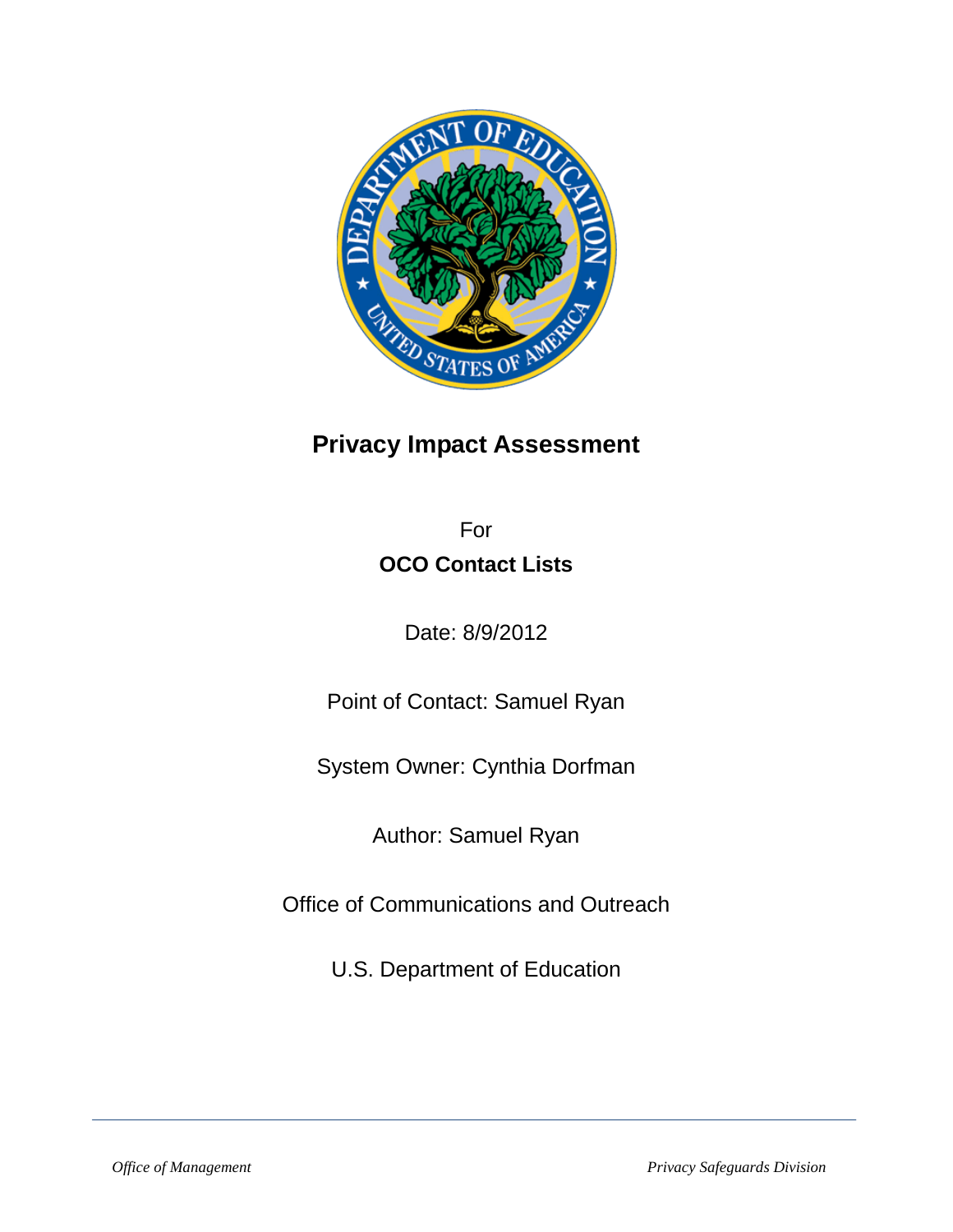### **1. System Information. Describe the system - include system name, system acronym, and a description of the system, to include scope, purpose and major functions.**

ED's Office of Communications and Outreach (OCO) is updating its contact lists to a hybrid of MS Excel/Outlook and GovDelivery source. GovDelivery is a source that helps government connect with the public through social media and email. OCO contact list objectives are to efficiently and effectively distribute ED information to key constituencies via a contact list in MS Excel/Outlook and/or GovDelivery source. GovDelivery source and MS Excel/Outlook will be used to disseminate information regarding ED grants, programs, initiatives, or policies to interested parties through the OCO contact list. Headquarters can also utilize this information if they need to distribute information to a key constituency. In the past, OCO has only utilized one of these applications, but by combining the two applications, it allows for a greater utilization of the information that is collected. Currently OCO receives contact information in three different ways: constituents call the OCO staff requesting to be added to contact lists, constituents sign up at events, and members of the education community are identified by an online search. These members can be from, but not limited to, associations, business leaders, community based organizations, teachers, researchers, and foundations.

Under the new system, this information will be collected from the different methods described above and entered into MS Outlook, MS Excel or GovDelivery. All of the information obtained will be added into the corresponding fields and a notes section where OCO staff can place pertinent information, such as how this individual was added into the contact list and when this addition occurred. Each contact should provide his or her name and email address, and should indicate a category of interest. This will determine the scope of information they will receive from ED. If the contact grants permission, ED will also collect a phone number, address, and organization.

## **2. Legal Authority. Cite the legal authority to collect and use this data. What specific legal authorities, arrangements, and/or agreements regulate the collection of information?**

ED has authority through 20 U.S.C. Section 3412(e) (2) to perform public information functions, including the provision, through the use of the latest technologies, of useful information about education issues and related opportunities to students, parents, and communities. This is an inherently governmental function; according to the OMB Circular number A-130 Revised government information is seen as a "national resource".

**3. Characterization of the Information. What elements of personally identifiable information (PII) are collected and maintained by the system (e.g., name, social security number, date of birth, address, phone number)? What are the sources of information (e.g., student, teacher, employee, university)? How the information is collected (website, paper form, on-line form)? Is the information used to link or cross-reference multiple databases?**

ED collects basic identifying information such as: name, organization, email address, phone number, address/zip code, city, categories of interest, and agenda/activities. The sources of information are students, teachers, universities, community based organizations and other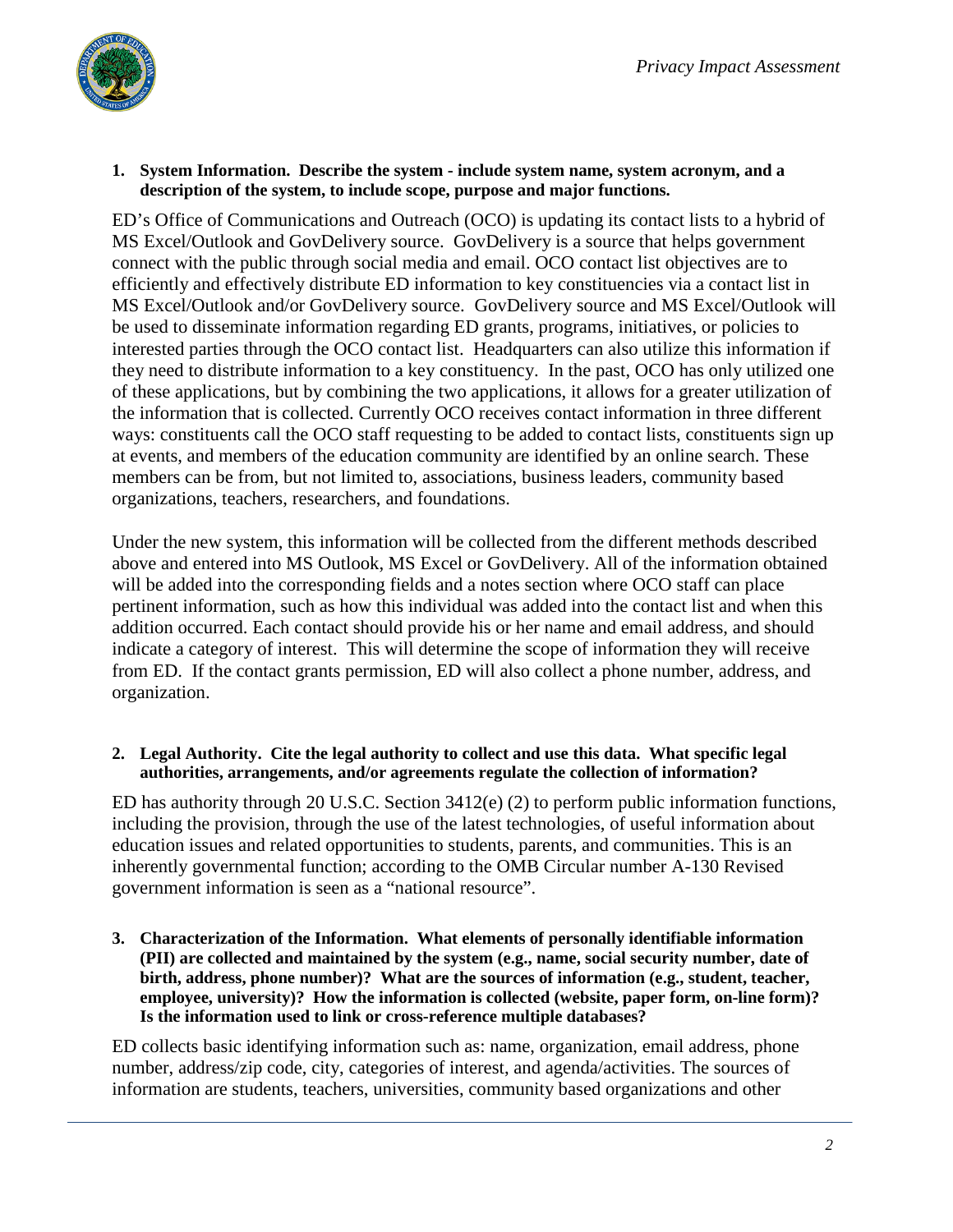

government agencies. The information will be collected through paper form, on-line and a website. The information is not used to link or cross reference multiple databases, but the information can be shared amongst individuals and organizations in conducting outreach on behalf of the U.S. Department of Education.

Information is also collected from individuals requesting to receive information from OCO regarding grants, pertinent education policies, and ED outreach events in their community and other information deemed pertinent by senior leadership.

The information may be collected in three different ways: constituents' contact OCO requesting to be added to the distribution list, constituents sign up at events, education members are identified through an online search are sent to public list of officials or associations. These members can be from, but not limited to, associations, business leaders, community based organizations, teachers, researchers, and foundations.

**4. Why is the information collected? How is this information necessary to the mission of the program, or contributes to a necessary agency activity? Given the amount and any type of data collected, discuss the privacy risks (internally and/or externally) identified and how they were mitigated.**

This is part of an overall communications strategy that includes email messages, e-newsletters, press releases, webinars, blogs, etc. This is a cost savings measure by reducing travel, as directed in Executive Order 13589, in-person interviews and postal mailing costs. The information is collected so the OCO staff can disseminate information and interact with key stakeholders. Also, this information is utilized as an assessment tool to identify where the OCO staff's efforts have been targeted and what the stakeholders will be working on, either in direct outreach or through the contact list, in order to maintain a productive network of contacts.

OCO will collect contact information such as email addresses in order to disseminate information to interested stakeholders. This is an inherently governmental function; according to the OMB Circular number A-130 Revised government information is seen as a "national resource". In order to ensure that these contacts are receiving information they desire, specific staff maintain contact lists focusing in specific stakeholders e.g. youth, parents, teachers. As stated above, typically the information disseminated through the contact list is grant information, pertinent education policies, ED outreach events in a community and other information deemed pertinent by senior leadership. We are also collecting state, city and zip code in order to understand the demographics of those interested in ED's programs, so that we can better design outreach strategies. Collecting information about organizations' agenda for the next year will allow the OCO to better coordinate outreach activities and serve their customers. Although there is a small privacy risk in collecting this data compared to not collecting it, but this risk has been properly mitigated with security and data handling measures as discussed below and individuals can asked to be removed from the list at any time.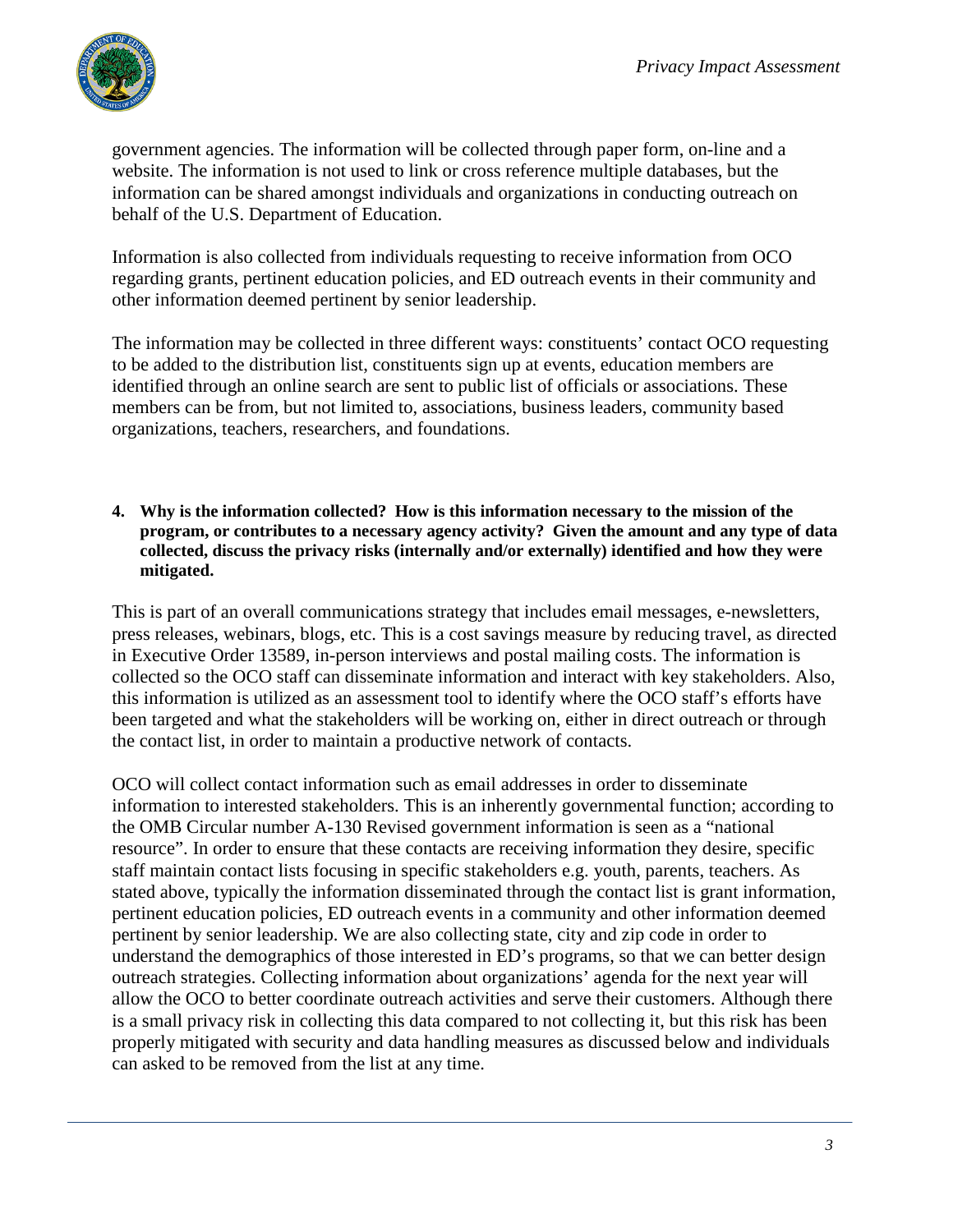

**5. Social Security Number (SSN). If an SSN is collected and used, describe the purpose of the collection, the type of use, and any disclosures. Also specify any alternatives that you considered, and why the alternative was not selected.** *If system collects SSN, the PIA will require a signature by the Assistant Secretary or designee. If no SSN is collected, no signature is required.*

No Social Security Numbers are collected.

**6. Uses of the Information. What is the intended use of the information? How will the information be used? Describe all internal and/or external uses of the information. What types of methods are used to analyze the data? Explain how the information is used, if the system uses commercial information, publicly available information, or information from other Federal agency databases.**

As stated above, the information will be utilized for communicating to and reaching out to stakeholders in an effective and efficient manner. The information collected will also allow OCO to enhance the effectiveness of its communication and outreach plans. The only publically available information that this system may utilize is the contact information for governmental stakeholders like state superintendents, media contacts, stakeholders, and information from other federal agency databases. These contacts will be treated like any other contact within the contact list. Overall this enables ED to reach a broad audience that we would be unable to reach any other way, engaging a contact/community not one time, but multiple occurrences and provides opportunities for interactive communications.

**7. Internal Sharing and Disclosure. With which internal ED organizations will the information be shared? What information is shared? For what purpose is the information shared?**

The information would be shared within ED and its contractors for the purposes of systematizing distribution methods and locating redundancies, disseminating information to these contacts and determining areas to increase communication and outreach. In terms of determining how to increase communication, the information that would be shared includes basic identifying information such as: the organization, address, email, phone number, category, and notes OCO staff compile. This will be shared internally on a need-to-know basis.

**8. External Sharing and Disclosure. With what external entity will the information be shared (e.g., another agency for a specified programmatic purpose)? What information is shared? For what purpose is the information shared? How is the information shared outside of the Department? Is the sharing pursuant to a Computer Matching Agreement (CMA), Memorandum of Understanding or other type of approved sharing agreement with another agency?**

The constituents contact information will be shared with other federal agencies, only at the approval/request of the individual whose personal information we have collected. When other Federal agencies have engagement opportunities that are in-line with stakeholder/category topic, they will send the contact list owner the information and the owner will send out the information to the contacts on the designated list. For example, an organization on OCO youth list could receive information from HHS regarding a HHS youth focused event.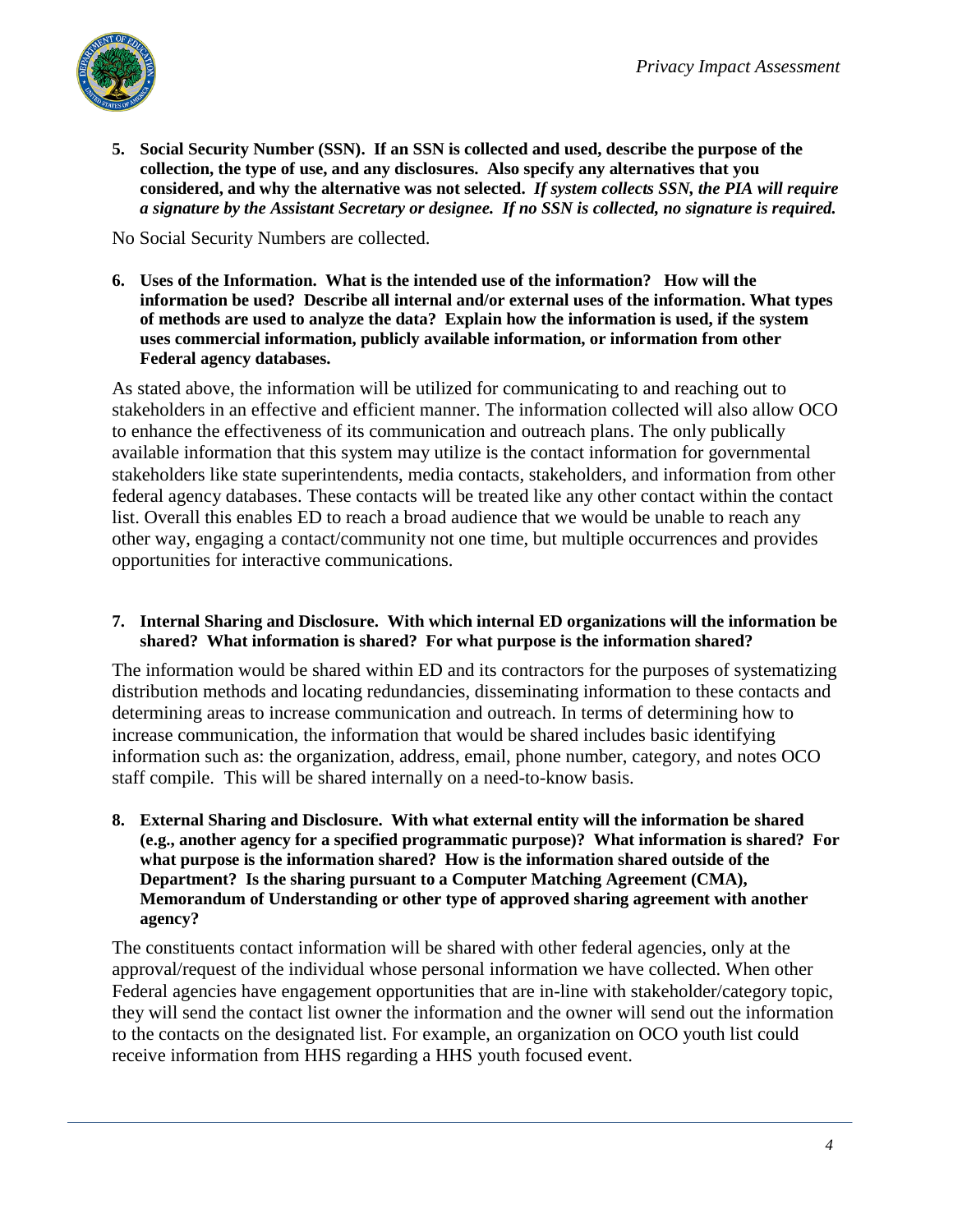

**9. Notice. Is notice provided to the individual prior to collection of their information (e.g., a posted Privacy Notice)? What opportunities do individuals have to decline to provide information (where providing the information is voluntary) or to consent to particular uses of the information (other than required or authorized uses), and how individuals can grant consent?** 

Individuals will only be added to the contact list if they request it or if they are key stakeholders in their field and the information is public. Participation is entirely voluntary. At the initial sign up, individuals providing information are notified that they are being added to the contact list and will be receiving emailed information. This is true no matter where they sign up: in-person sign-in at an event, a contact made through the internet, or by phone. All emails sent from the contact list contain a prominent "unsubscribe" option.

### **10. Web Addresses. List the web addresses (known or planned) that have a Privacy Notice.**

We are directing people to sign up for email notification through ed.gov site in the "get connected" section. The privacy notice can be found at <http://www2.ed.gov/notices/privacy/index.html>

## **11. Security. What administrative, technical, and physical security safeguards are in place to protect the PII? Examples include: monitoring, auditing, authentication, firewalls, etc. Has a C&A been completed? Is the system compliant with any federal security requirements?**

The following controls have been implemented for protecting personally identifiable information. All physical access to Department sites is controlled and monitored 24/7 by security personnel who ensure that all persons entering the building are properly badged to enter the building. The computer systems employed by ED offer a high degree of resistance to tampering and circumvention. The Department uses special software programs for monitoring network traffic to identify unauthorized attempts to upload or change information, or otherwise to cause damage to this government computer system. These programs collect no information that would directly identify individuals, but they do collect information that could help ED identify someone attempting to tamper with the Web site. Additionally, the number of individuals who can access the contact list is limited. All ED computers require a username and password to log in.

In disseminating information through email, the contacts will be placed in the BCC field so no external individual has access to the information when they open or reply to the message. Because these documents are to be stored on ED computers, the firewalls and safeguards that protect ED data will protect these contact lists.

**12. Privacy Act System of Records**. Is a system of records being created or altered under the Privacy Act, 5 U.S.C. 552a? Is this a Department-wide or Federal Government-wide SORN? If a SORN already exists, what is the SORN Number?

A system of record notice is not needed because the information being collected is not retrieved by any personal identifiers. Therefore, a system of record as defined by the Privacy Act is not being created and the reporting requirements of OMB Circular A-130 do not apply.